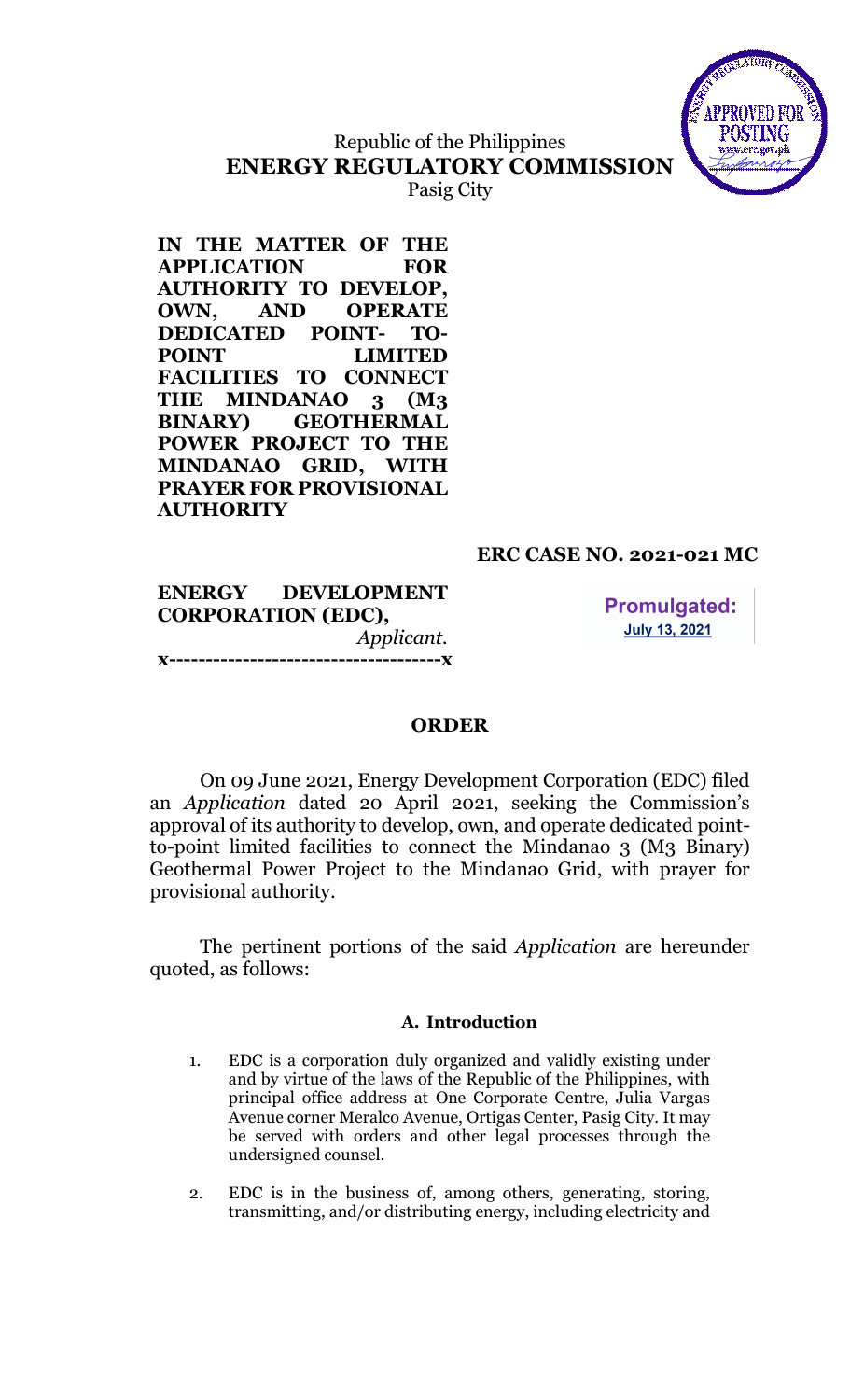### ERC CASE NO. 2021-021 MC ORDER/ 29 JUNE 2021 PAGE 2 OF 14

ancillary power derived from any and all forms, types, and kinds of renewable and other energy sources for lighting, power and other purposes.<sup>1</sup>

- 3. In its Power Development Plan 2016-2040, the Department of Energy ("DOE") recognized the growing demand for power in the Philippines. Mindanao will need a total of 10,200 MW of additional capacity from 2016 to 2040. The additional capacity for Mindanao is divided into 6,300 MW of baseload capacity, 3,200 MW of mid-merit capacity and 700 MW of peaking capacity. With an annual average growth rate of 7.6% for the demand forecast and with the consideration to the 25% peak demand as reserve requirement, Mindanao will need additional capacity starting the year 2016.<sup>2</sup>
- 4. To help address the increasing energy demand and in response to the Philippine Government's call to accelerate the exploration and development of renewable energy resources under Republic Act No. 9513, or the Renewable Energy Act of 2008, EDC is developing the Mindanao 3 (M3 Binary) Geothermal Power Project ("M3 Binary" or the "Project").
- 5. In order to convey the electricity generated by M3 Binary to the consumers, EDC intends to connect the Project to the Mindanao Grid. For this purpose, EDC plans to construct an approximately one-kilometer 69-kilovolt (69-kV) transmission line. It will also include other related facilities, and a switchyard (the "Connection Asset"). This Connection Asset is for exclusive use, which shall connect the Plant directly to the NGCP Kidapawan Substation.
- 6. Section 9 of Republic Act ("RA") 9136 or the Electric Power Industry Reform Act ("EPIRA") of 2001 expressly provides that:

"A generation company may develop and own or operate dedicated point-to-point limited transmission facilities that are consistent with the Transmission Development Plant ("TDP"): Provided, That such facilities are required only for the purpose of connecting to the transmission system, and are used solely by the generating facility, subject to prior authorization by the ERC: Provided, further, That in the event that such assets are required for competitive purposes, ownership of the same shall be transferred to the TRANSCO at a fair market price: Provided, finally, That in the case of disagreement on the fair market price, the ERC shall determine the fair market value of the asset."

### B. Allegations in Support of Application

<sup>1</sup> Copies of EDC's Certificate of Incorporation, Articles of Incorporation, By-laws, latest Amended Articles of Incorporation, latest Amended By-laws, and latest General Information Sheet are attached hereto as Annexes "A", "A-1", "B", "B-1"and "C", respectively.

<sup>&</sup>lt;sup>2</sup> A print-out of the relevant section in the Department of Energy's (DOE) Power Development Plan 2016-2040 is attached hereto as Annex "D".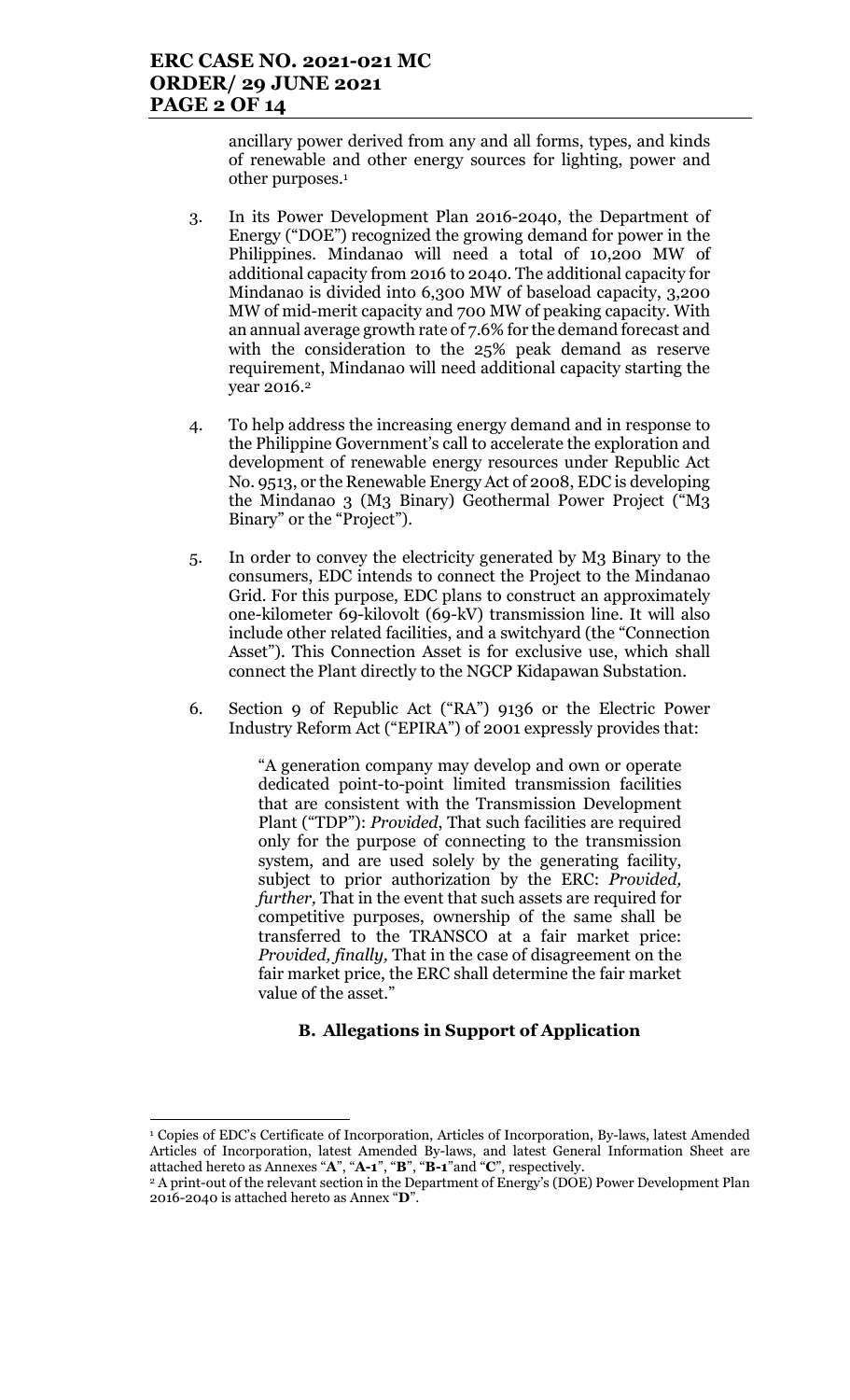# ERC CASE NO. 2021-021 MC ORDER/ 29 JUNE 2021 PAGE 3 OF 14

- 7. On October 23, 2009, EDC was granted a Certificate of Registration3 by the DOE, with Registration No. GRESC 2009-10- 004. This Certificate recognizes EDC as a Renewable Energy ("RE") developer of the Geothermal Energy Resources located in Mt. Apo, Kidapawan City, North Cotabato.
- 8. On May 14, 2012, EDC submitted a request to the DOE to endorse and issue to the National Grid Corporation of the Philippines ("NGCP") a clearance for the conduct of a System Impact Study ("SIS") for possible addition of geothermal power plants with a maximum capacity of 50 MW. In response to this request, the DOE, in a letter dated June 5, 2012, granted EDC clearance to start the negotiation with the NGCP for the conduct of said SIS.<sup>4</sup> The Project's rated capacity was eventually reduced to 25 MW in 2020, and finally 3.6 MW in 2021, all in order to ensure the sustainability of the resource within the Mt. Apo geothermal service contract area. The change in Project capacity was presented to DOE.<sup>5</sup> EDC is in the process of informing the NGCP about the change in capacity to 3.6 MW.
- 9. In 2020, an SIS for the 25 MW version of the Project was conducted by NGCP. The SIS Final Report was released by NGCP to EDC on February 10, 2020 and found that it is technically feasible to connect the Project to the Mindanao Grid.<sup>6</sup>
- 10. In response to the conducted 25 MW SIS, EDC prepared a 25 MW Facility Study ("FS") in March 2020 which declares, among others, that based on preliminary analysis, the connection of the Project to the Mindanao Grid will not introduce modifications to the existing facilities of the NGCP, and that the Project's equipment specifications are in accordance with the 2016 Philippine Grid Code ("PGC"), the 2006 Open Access Transmission Service ("OATS") Rules, and the NGCP standards<sup>7</sup>. The FS is currently under review by the NGCP. With the change in the Project's capacity, EDC has prepared a 3.6 MW Facility Study subject for assessment and approval of the NGCP.<sup>8</sup>
- 11. The M3 Binary Project is covered by the existing Environmental Compliance Certificate for the Mt. Apo Geothermal Plant with ECC No. 0703-009-4021. On 19 February 2021, the Department of Environmental and Natural Resources - Environmental Management Bureau ("DENR-EMB") issued a minor amendment

 $\overline{a}$ 

<sup>3</sup> A copy of the DOE Certificate of Registration No. GRESC 2009-10-004 issued to Energy Development Corporation. on 23 October 2009 is attached hereto as Annex "E".

<sup>4</sup> A copy of DOE's letter to EDC dated June 5, 2012 granting clearance to undertake System Impact Study is attached hereto as Annex "F". <sup>5</sup>A copy of EDC's letter to the DOE notifying them of EDC's intention to inform NGCP of the change

in the Project's capacity from 25MW to 3.6MW is attached hereto as Annex "G" <sup>6</sup> A copy of the final SIS report is attached hereto as Annex "H"

<sup>7</sup> A copy of the Facility Study prepared for the 25 MW version of the M3 Binary Project is attached hereto as Annex "I".

<sup>8</sup>A copy of the Facility Study prepared for the 3.6 MW version of the M3 Binary Project is attached hereto as Annex "J".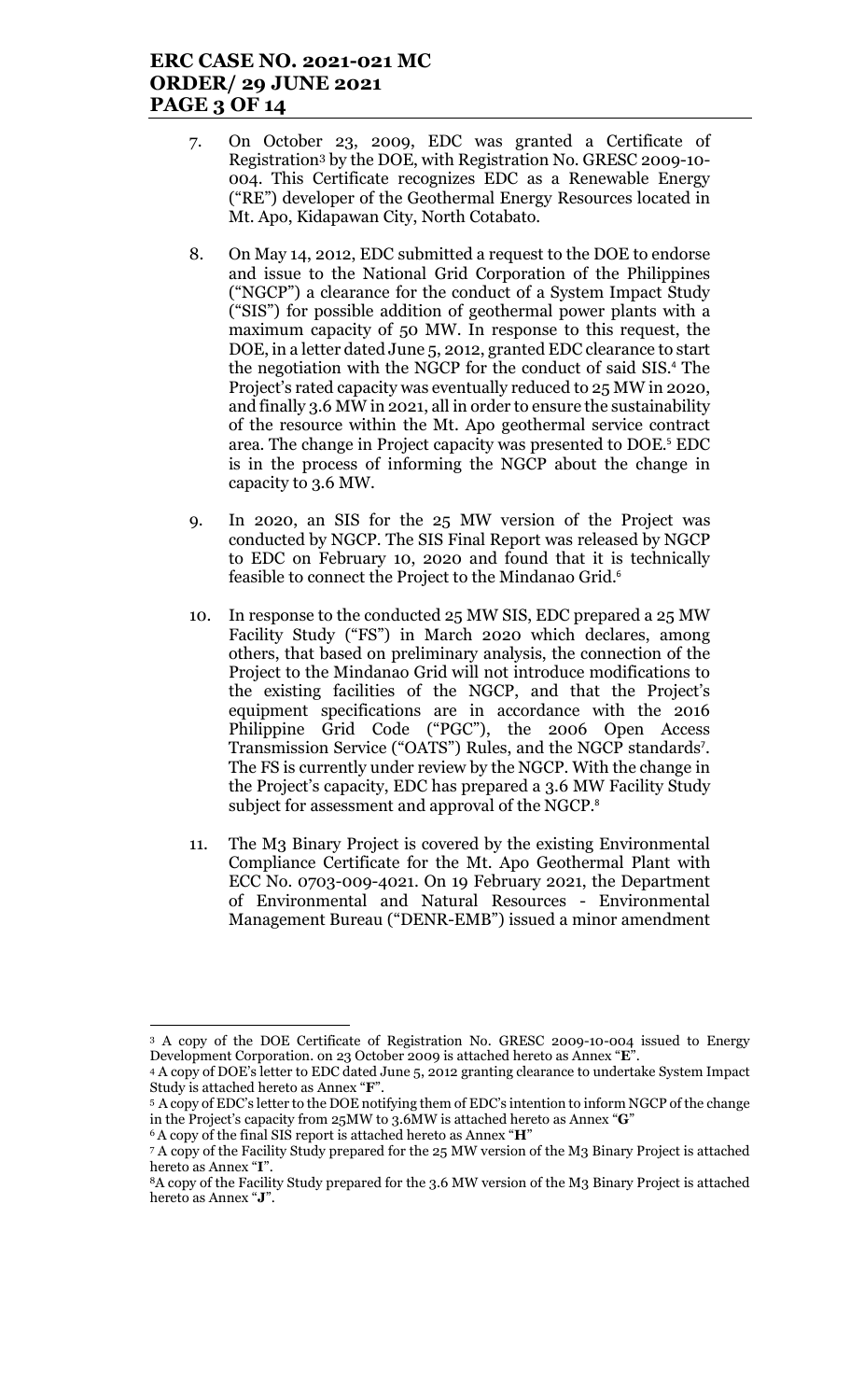on the said ECC to incorporate the necessary environmental controls related to the Project.<sup>9 10</sup>

12. EDC is in the process of obtaining the permits and licenses needed for the construction and development of the Project and will ensure timely application for such authorizations necessary for its operation, including the Certificate of Compliance ("COC") from this Honorable Commission.<sup>11</sup>

THE MINDANAO 3 (M3 BINARY) GEOTHERMAL POWER PROJECT CONNECTION ASSET IS FINANCIALLY FEASIBLE, AND EDC HAS THE FINANCIAL CAPABILITY TO DEVELOP, OPERATE, AND MAINTAIN THE CONNECTION ASSET

- 13. The Connection Asset is financially feasible. The cost for constructing and developing the Connection Asset is estimated at Php 244.0 Million and Php 700,000.00.<sup>12</sup> The Project, including the Connection Asset, will be funded through cash.
- 14. EDC's Audited Financial Statements for the Years 2018 and 2019 will show that EDC has sufficient funds on hand to undertake the construction, development, operation, and maintenance of the entire Project.<sup>13</sup> With respect to the net present value and five- (5) year projected financial ratios, these do not only apply to the Connection Asset; rather, these apply to the Mindanao 3 (M3 Binary) Geothermal Power Project as a comprehensive project, which is expected to be in operation within the first quarter of 2022.<sup>14</sup>
- 15. EDC carefully studied two options for the Connection Project: a) Option A, which will entail the construction of about 1.0 kilometer of new 69-kV transmission line and towers then transitioning to an underground line running parallel to the south-east face of the switchyard fence. It will continue its underground route up to the designated NGCP tapping point; and b) Option B, where the underground cable will enter the west corner of the NGCP Switchyard and will run parallel to the existing switchyard duct banks up to the designated tapping point. Please refer to Annex U for a more detailed comparison of the two options.

EDC chose Option A considering that it shows the least resistance in terms of installation, safety, and impact in operations. This is seen to be the more economical and viable

 $\overline{a}$ 

<sup>9</sup>A copy of the Project's Environmental Compliance Certificate (ECC) with No. ECC-0703-009- 4021 is attached hereto as Annex "K".

<sup>&</sup>lt;sup>10</sup> A copy of the Project's ECC amendment is attached hereto as Annex "L".

<sup>11</sup> A copy of the affidavit of Marvin Bailon, Overall Project Lead of the Mindanao 3 (M3 Binary) Geothermal Power Project, is attached hereto as Annex "M".

<sup>12</sup> A copy of the Estimated Cost of Construction and Development of Connection Asset is attached hereto as Annex "N".

<sup>&</sup>lt;sup>13</sup> A copy of EDC's Audited Financial Statement for the Years ended 2018 and 2019 is attached hereto as Annexes "O" and "O-1".

<sup>&</sup>lt;sup>14</sup> A copy of the latest Five-Year Financial Projections for the Mindanao 3 Geothermal Power Plant Project is attached hereto as Annex "P".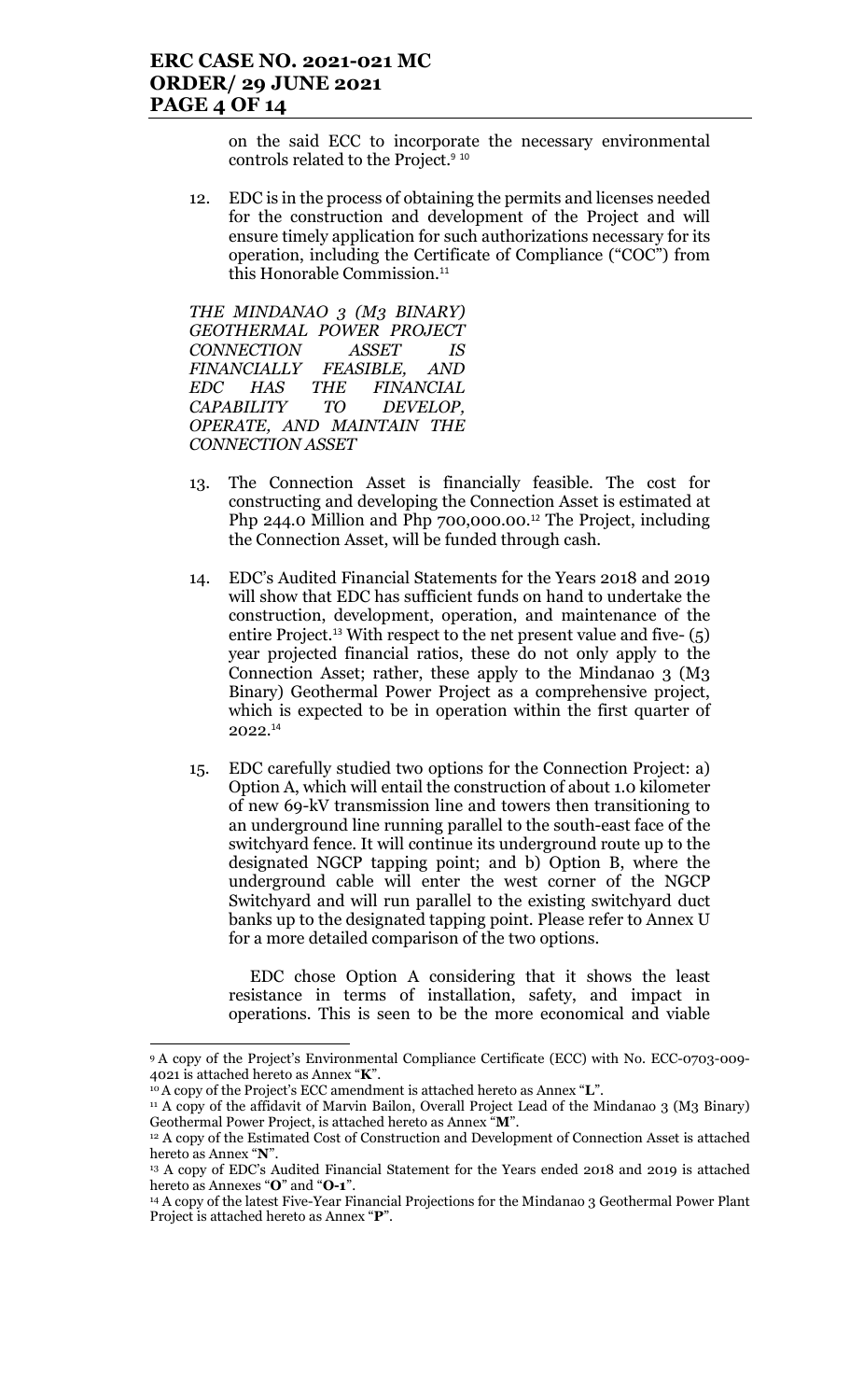option to convey the electric power generated by the Project to the public whilst ensuring the safe operation of the assets.

THE MINDANAO 3 (M3 BINARY) GEOTHERMAL POWER PROJECT CONNECTION ASSET IS TECHNICALLY FEASIBLE, AND EDC HAS THE TECHNICAL CAPABILITY TO DEVELOP, OPERATE, AND MAINTAIN THE CONNECTION ASSET

- 16. The SIS shows that the Connection Asset is technically feasible. Likewise, EDC has the technical capability to develop, construct, operate, and maintain the Connection Asset.
	- 16.1. EDC is the largest producer of geothermal energy in the Philippines and the third largest in the world. It has expertise spanning the entire geothermal energy value chain, including geothermal energy exploration and development, reservoir engineering and management, engineering design and construction, power plant operation, environmental management, and power marketing.
	- 16.2. Since the start of commercial operations of the Mt. Apo Geothermal Power Plants in 1997, EDC personnel have been operating its connection assets and its related facilities.
	- 16.3. In recent years, EDC has expanded its portfolio of renewable energy projects by venturing into hydro, wind, and solar energy development and operations.
	- 16.4. EDC has the experience, technical expertise, and resources necessary to undertake the commitments specified in the work programs of their service contracts with the DOE, including the development and operation of the M3 Binary Project.
	- 16.5. The operation and maintenance of the Connection Asset is planned to be carried out by personnel belonging to the Facilities Operations and Maintenance ("FOM") Group of EDC. These personnel will be under the supervision and direction of Engr. Liberato S. Virata as the Head of EDC FOM, and Engr. Romy Kee as the Head of the Mt. Apo Geothermal Facility. The personnel can all be contacted through EDC at its principal office address.

EDC SHOULD BE GRANTED AUTHORITY TO DEVELOP, OWN, AND OPERATE THE CONNECTION ASSET

17. Pursuant to Section 9 of the EPIRA, EDC hereby applies with the Honorable Commission for authority to develop, own, and operate the Connection Asset.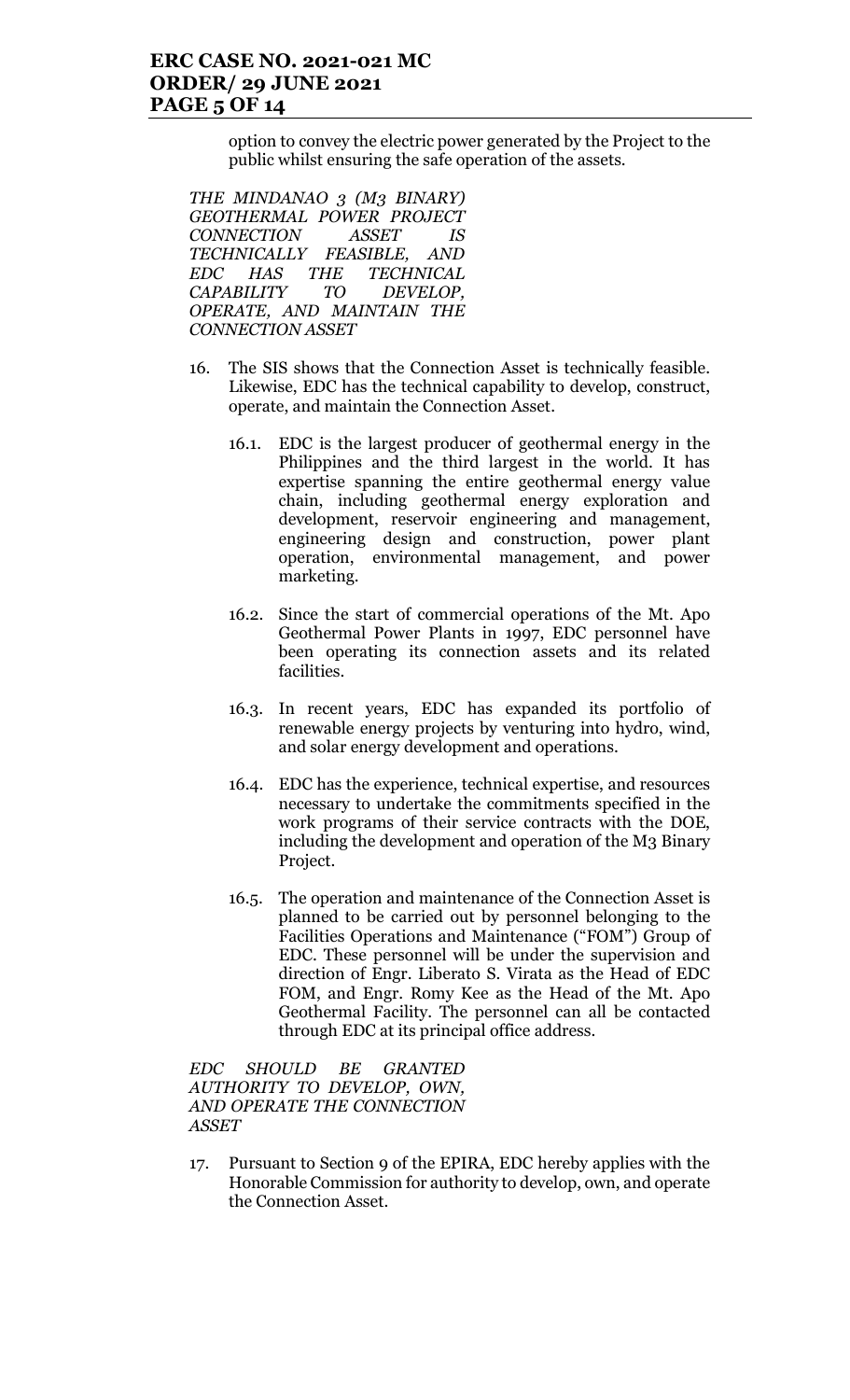- 17.1. EDCs Connection Asset is required only to connect the Mindanao 3 (M3 Binary) Geothermal Power Project to the Mindanao Grid.
- 17.2. The Connection Asset will be used solely by the Mindanao 3 (M3 Binary) Geothermal Power Project.
- 17.3. If the Connection Asset is taken out of the transmission system, it will not affect the Mindanao Grid.
- 18. The single-line diagram of the proposed interconnection shows that the Connection Asset will be exclusively used by the Mindanao 3 (M3 Binary) Geothermal Power Project<sup>15</sup>.



19. EDC endeavors that the Connection Asset will comply with the existing rules and regulations, particularly the Philippine Grid Code, and undertakes to comply with all such rules and regulations.<sup>16</sup>

#### Motion for Provisional Authority and Allegations in Support of Prayer for Provisional Authority

20. Rule 14 of the Honorable Commission's Rules of Practice and Procedure authorizes the issuance of a provisional authority or an interim relief prior to a final decision, provided that the facts and circumstances warrant the issuance of the same.

 $15$  A copy of the Single Line Diagram is attached hereto as Annex " $Q$ ".

<sup>&</sup>lt;sup>16</sup> An Undertaking to Comply with the Philippine Grid Code is attached hereto as Annex "R".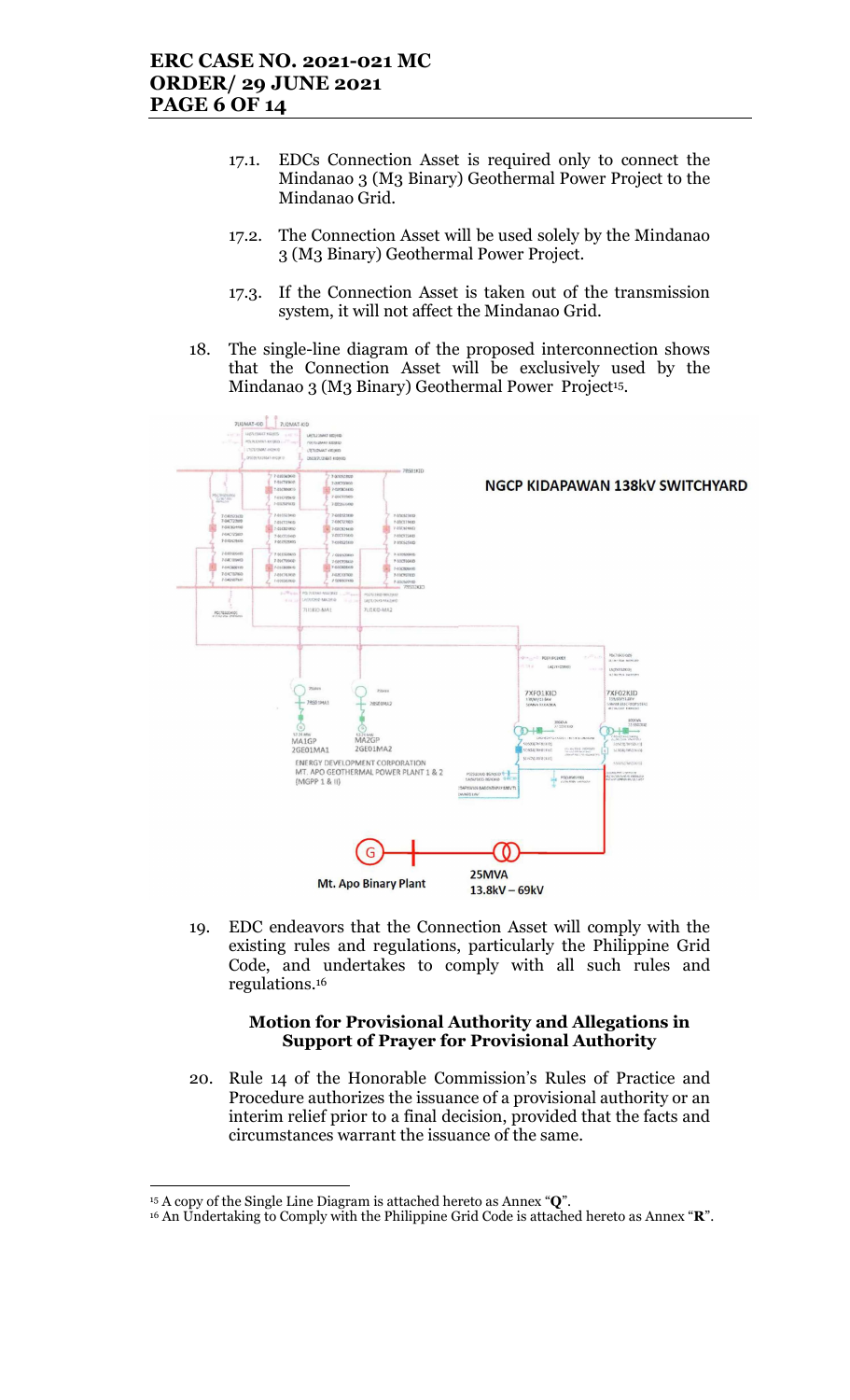### ERC CASE NO. 2021-021 MC ORDER/ 29 JUNE 2021 PAGE 7 OF 14

- 21. EDC expects to complete the construction of the Connection Asset within the fourth quarter of 2021. The Company intends to have the Connection Asset in place and ready for the commissioning of the Mindanao 3 (M3 Binary) Geothermal Power Project, which is scheduled to happen within the first quarter of 2022.<sup>17</sup>
- 22. Given the urgent need for additional capacity by 2022 and onwards as projected by the DOE (as noted by the DOE's issuance of a Certificate of Energy Project of National Significance or CEPNS in favor of the Project), the completion of the Mindanao 3 (M3 Binary) Geothermal Power Project within the projected time frame is critical to ensure that additional capacity will be available for the Mindanao Grid in a timely manner.18 EDC respectfully prays that the Honorable Commission provisionally authorize the development, ownership, and operation of the Connection Asset considering that the power demand projected by the DOE warrants the issuance of a Provisional Authority.
- 23. It is in such context that EDC respectfully prays that a provisional authority be immediately issued for the development and construction of the Connection Asset.

#### OTHER RELATED DOCUMENTS

26. In further support of the instant application, the Applicant most respectfully submits to the Honorable Commission, the following documents:

| <b>Annex</b> | Document                                                                                                                                   |  |  |
|--------------|--------------------------------------------------------------------------------------------------------------------------------------------|--|--|
| $\mathbf{A}$ | Certificate of Incorporation with Original Articles of Incorporation                                                                       |  |  |
| $A-1$        | By-Laws                                                                                                                                    |  |  |
| B            | Amended Articles of Incorporation                                                                                                          |  |  |
| $B-1$        | <b>Amended By-Laws</b>                                                                                                                     |  |  |
| $\mathbf C$  | <b>Latest General Information Sheet</b>                                                                                                    |  |  |
| D            | Excerpt from DOE Power Development Plan 2016-2040 & DOE Power<br>Development Plan 2016-2040                                                |  |  |
| E            | DOE Certificate of Registration No. GRESC 2009-10-004                                                                                      |  |  |
| F            | DOE's letter to EDC granting clearance to undertake System Impact<br>Study dated June 5, 2012                                              |  |  |
| G            | EDC's letter to the DOE indicating the change in the Project's capacity<br>from $25 \text{ MW}$ to $3.6 \text{ MW}$                        |  |  |
| H            | SIS Final Report dated February 10, 2020                                                                                                   |  |  |
| $\mathbf I$  | Facility Study for the 25 MW version of the Mindanao 3 (M3 Binary)<br><b>Geothermal Power Project</b>                                      |  |  |
| $\bf J$      | Facility Study for the 3.6 MW version of the Mindanao 3 (M3 Binary)<br><b>Geothermal Power Project</b>                                     |  |  |
| $\mathbf K$  | Environmental Compliance Certificate No. ECC-0703-009-4021                                                                                 |  |  |
| L            | 3 (M <sub>3</sub> Binary) Geothermal Power Project's<br>Mindanao<br>ECC<br>Amendment dated February 19, 2021                               |  |  |
| M            | Affidavit of Marvin S. Bailon, Overall Project Lead, stating that the<br>necessary applications for approval and endorsement of Mindanao 3 |  |  |

<sup>17</sup> A copy of the Project Schedule and P2P Relevant Dates is attached hereto as Annex "S". <sup>18</sup> A copy of the Project's Certificate of Energy Project of National Significance is attached hereto

 $\overline{a}$ 

as Annex "T".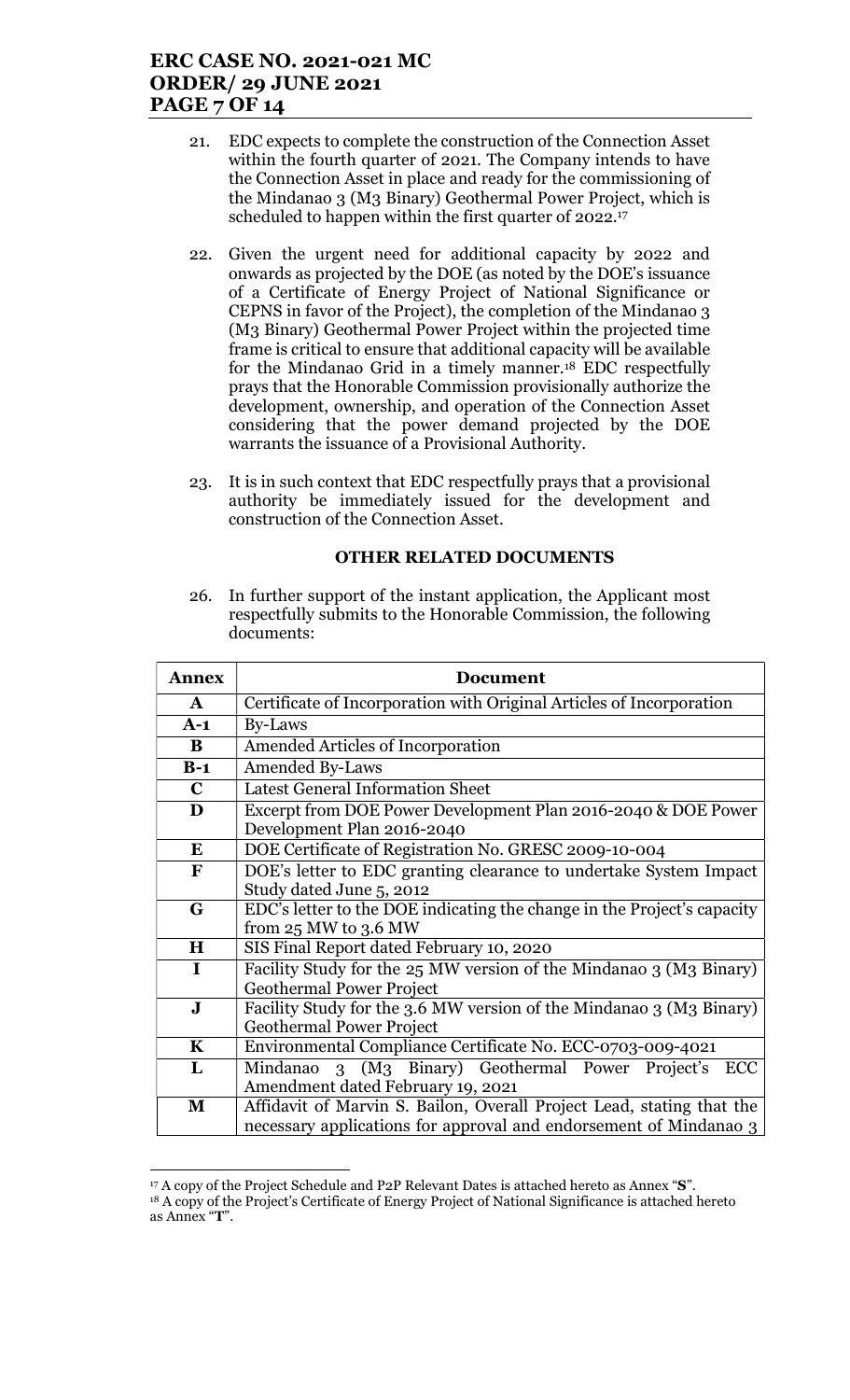# ERC CASE NO. 2021-021 MC ORDER/ 29 JUNE 2021 PAGE 8 OF 14

|              | Geothermal Power Project will be filed with the relevant government<br>authorities |  |
|--------------|------------------------------------------------------------------------------------|--|
| N            | Estimated Cost of Construction and Development of Connection Asset                 |  |
| O and        | Audited Financial Statement for years ended 2019 and 2018                          |  |
| $O-1$        |                                                                                    |  |
| P            | Five-Year Financial Projections for the Mindanao 3 (M3 Binary)                     |  |
|              | <b>Geothermal Power Project</b>                                                    |  |
| Q            | Single Line Diagram                                                                |  |
| $\bf R$      | Undertaking to Comply with the Philippine Grid Code                                |  |
| S            | Project Schedule & Relevant Dates                                                  |  |
| T            | Certificate of Energy Project of National Significance (CEPNS)                     |  |
| $\mathbf U$  | Narrative Document of the Project's Transmission Line Options                      |  |
| $\mathbf{V}$ | <b>Project Description</b>                                                         |  |
| W            | Proof of Consistency with the Transmission Development Plan                        |  |
| $\mathbf{X}$ | Mindanao 3 (M3 Binary) Geothermal Power Project Conceptual                         |  |
|              | <b>Engineering Design and Drawings</b>                                             |  |
| Y            | Connection Agreement of the Project with NGCP                                      |  |
| Z            | Board Resolution approving the Project                                             |  |
| AA           | Proof of Technical Capabilities (CVs of EDC Design Personnel and List              |  |
|              | of O&M team on-site)                                                               |  |
| <b>BB</b>    | <b>Company Profile of Contractor</b>                                               |  |

#### Motion for Confidential Treatment of Information and Allegations in Support of the Prayer for Confidential Treatment of Information

- 27. The Honorable Commission may, upon request of a party and determining that the disclosure of information requested to be treated as confidential information is justified, treat certain information submitted to it as confidential. Applicant is bound by confidentiality agreement prohibiting the disclosure of any business, technical, marketing, operational, organizational, financial or other information and trade secrets and other confidential documents, papers and information.
- 28. Accordingly, the Applicant respectfully requests before the Honorable Commission that **Annexes "N"**. Honorable Commission that Annexes "N", "P" and "AA", attached hereto not be disclosed and be treated as confidential in accordance with Rule 4 of the ERC Rules. Annexes "N", "P" and "AA" attached hereto contain confidential information critical to the business operation of the Applicant, including trade secrets and business calculations, assumptions and projections, as well as personal employee information which may be covered by the Data Privacy Act.

#### PRAYER

WHEREFORE, Applicant EDC most respectfully prays that this Honorable Commission:

1. Declare Annexes "N", "P" and "AA" as confidential and containing confidential information;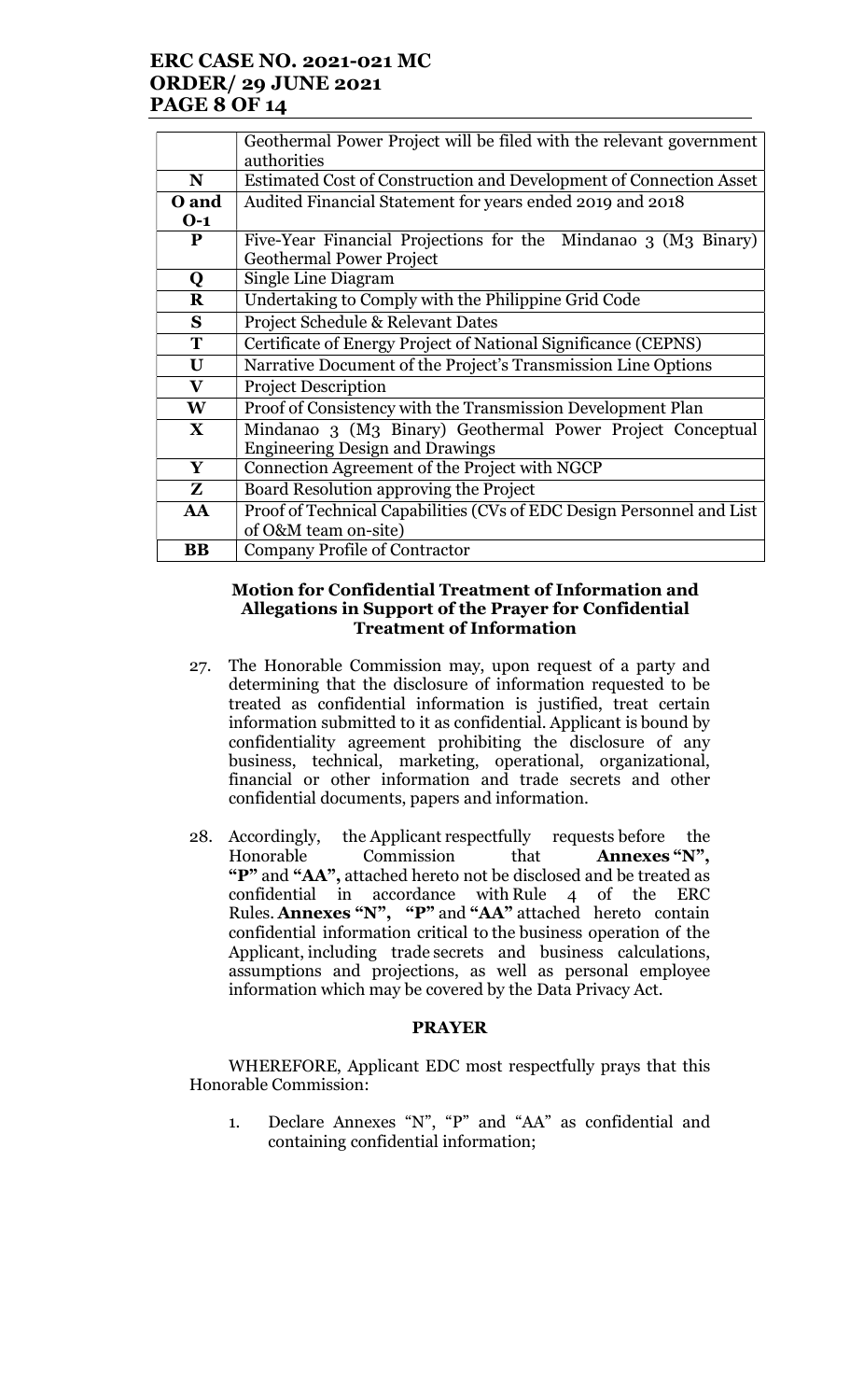### ERC CASE NO. 2021-021 MC ORDER/ 29 JUNE 2021 PAGE 9 OF 14

- 2. Issue an order provisionally authorizing EDC to develop, own, and operate the Connection Asset for the Mindanao 3 (M3 Binary) Geothermal Power Project; and
- 3. After due notice and hearing, issue a final order: i) making the provisional authority a permanent authority to develop, own and operate the Connection Asset; and ii) authorizing EDC to operate and maintain the Connection Asset until such time said project is otherwise re-classified, owned, operated and maintained by NGCP.

Other reliefs as may be appropriate under the circumstances are likewise prayed for.

Finding the said Application to be sufficient in form with the required fees having been paid, the same is hereby set for the determination of compliance with the jurisdictional requirements, expository presentation, pre-trial conference, and presentation of evidence on the following dates and online platform for the conduct thereof, pursuant to Resolution No. 09, Series 0f 2020,19 dated 24 September 2020 and Resolution No. 01, Series of 2021, dated 17 December 2020 (ERC Revised Rules of Practice and Procedure)<sup>20</sup>:

| Date                                                                                                                                                                             | <b>Platform</b>                                        | <b>Activity</b>                                                                                                                                                               |
|----------------------------------------------------------------------------------------------------------------------------------------------------------------------------------|--------------------------------------------------------|-------------------------------------------------------------------------------------------------------------------------------------------------------------------------------|
| <b>19 August 2021</b><br>(Thursday)<br>at nine o'clock in the<br>morning $(9:00 A.M.)$<br><b>26 August 2021</b><br>(Thursday)<br>at nine o'clock in the<br>morning $(9:00 A.M.)$ | <b>Microsoft</b><br><b>Teams</b><br><b>Application</b> | Determination of<br>compliance with<br>jurisdictional<br>requirements and<br><b>Expository Presentation</b><br><b>Pre-trial Conference</b><br>and Presentation of<br>Evidence |

# RELATIVE THERETO, EDC is hereby directed to:

- 1) Cause the publication of the attached Notice of Virtual Hearing once (1x) in a newspaper of nationwide circulation in the Philippines at its own expense, the date of the publication to be made not later than ten (10) days before the scheduled initial hearing;
- 2) Furnish with copies of this Order and the attached Notice of Virtual Hearing the Offices of the Provincial Governor, Municipal Mayor, and the Local Government Unit (LGU)

<sup>19</sup> A Resolution Adopting the Guidelines Governing Electronic Applications, Filings and Virtual Hearings Before the Energy Regulatory Commission;

<sup>&</sup>lt;sup>20</sup> A Resolution Adopting the Revised Rules of Practice and Procedure of the Energy Regulatory Commission.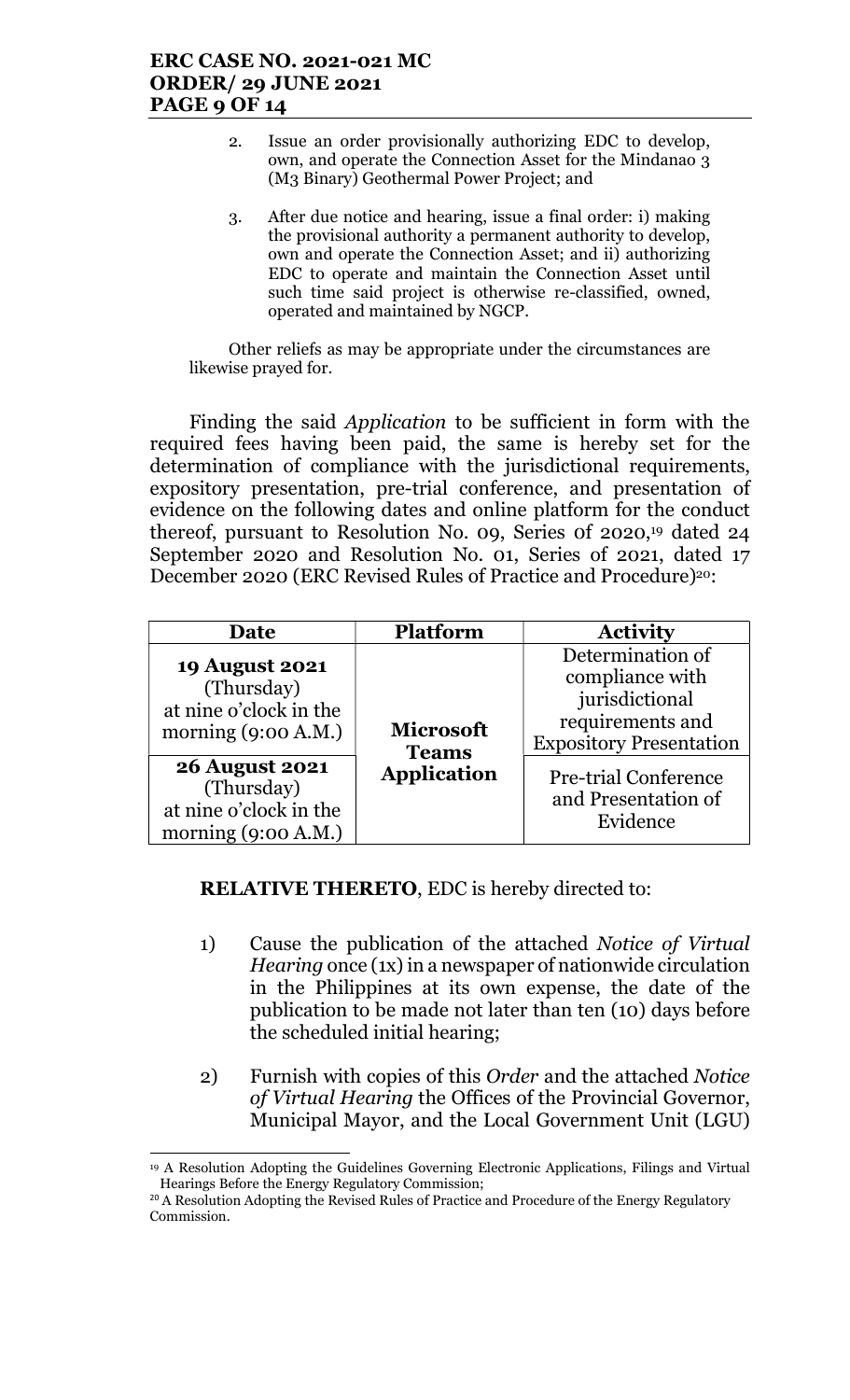legislative bodies of the areas affected by the project for the appropriate posting thereof on their respective bulletin boards;

- 3) Inform the consumers within the affected areas of the filing of the Application, its reasons therefor, and of the scheduled hearings thereon, by any other means available and appropriate;
- 4) Furnish with copies of this Order and the attached Notice of Virtual Hearing the Office of the Solicitor General (OSG), the Commission on Audit (COA), and the Committees on Energy of both Houses of Congress. They are hereby requested, if they so desire, to send their duly authorized representatives at the scheduled hearings; and
- 5) Furnish with copies of the Application and its attachments all those making requests therefor, subject to the resolution of the prayer for confidential treatment of information, if any, and reimbursement of reasonable photocopying costs.<sup>21</sup>

Within five (5) calendar days prior to the date of the scheduled initial virtual hearing, EDC must submit to the Commission via electronic mail (e-mail) at  $d$ ocket@erc.ph, copy furnish the Legal Service through  $\frac{\text{legal@erc.ph}}{\text{legal@erc.ph}}$ , the scanned copies of its written compliance with the aforementioned jurisdictional requirements attaching therewith, methodically arranged and duly marked the following:

- 1) The evidence of publication of the attached Notice of Virtual Hearing consisting of affidavit of the Editor or Business Manager of the newspaper where the said Notice of Virtual Hearing was published, and the complete issue of the said newspaper;
- 2) The evidence of actual posting of this Order and the attached Notice of Virtual Hearing consisting of certifications issued to that effect, signed by the aforementioned Governor, Mayor, and LGU legislative bodies or their duly authorized representatives, bearing the seals of their offices;
- 3) The evidence of other means employed by EDC to inform the consumers within the affected area of the filing of the Application, its reasons therefor, and of the scheduled hearings thereon;

 $21$  For the e-mail address of the Applicant, please see page 14.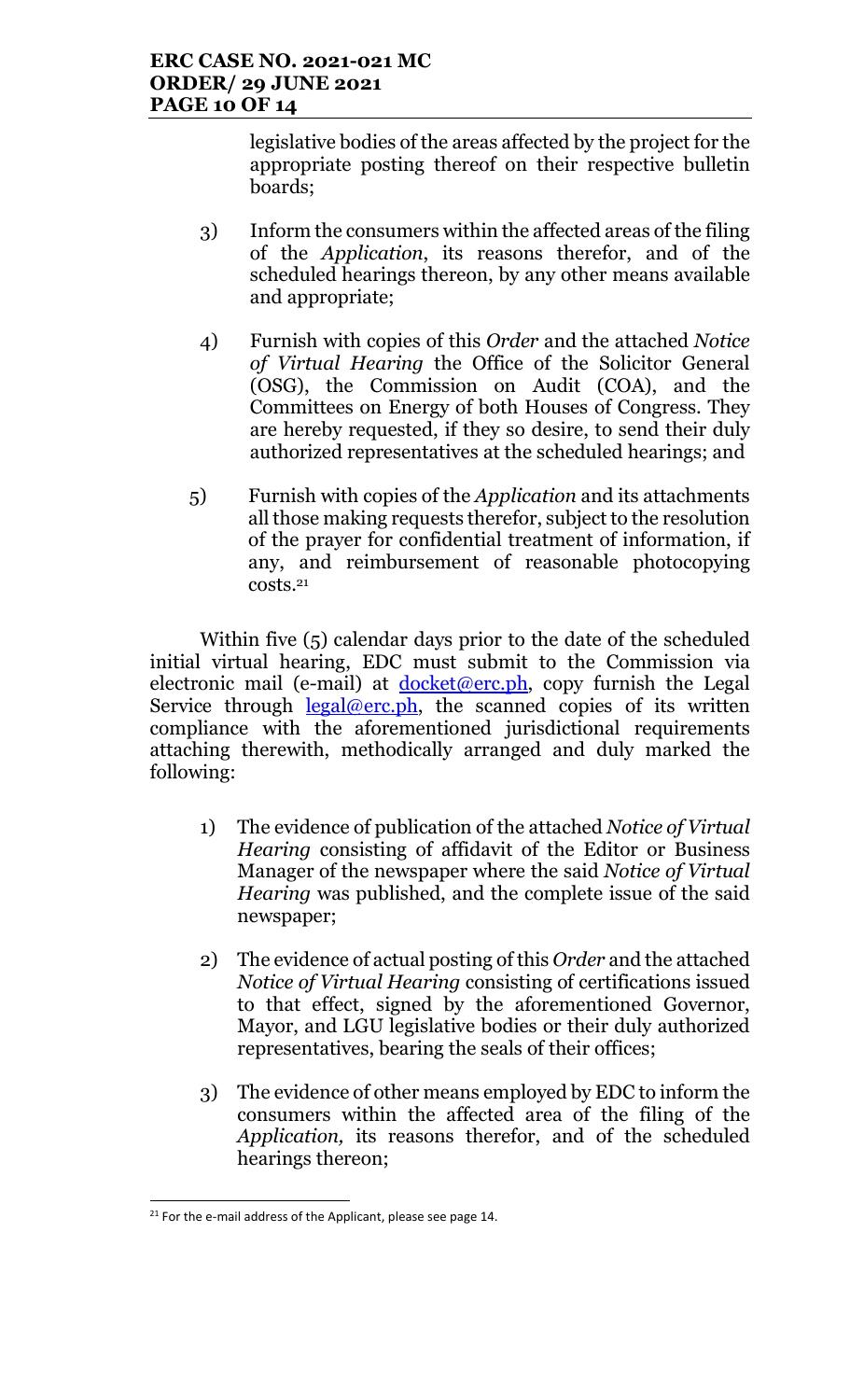- 4) The evidence of receipt of copies of this Order and the attached Notice of Virtual Hearing by the OSG, the COA, and the Committees on Energy of both Houses of Congress;
- 5) The evidence of receipt of copies of the Application and its attachments, except those covered by motion for confidential treatment of information, by all those making requests therefor, if any; and
- 6) Such other proof of compliance with the requirements of the Commission.

 Moreover, EDC is hereby required to post on its bulletin boards, the scanned copies of the foregoing jurisdictional requirements, together with the newspaper publication and certifications issued by the concerned Office of the Mayor, Provincial Governor and Local Legislative Bodies, and to submit proof of its posting thereof.

EDC and all interested parties are also required to submit via email at **docket@erc.ph**, copy furnish the Legal Service through  $\text{legal@erc.ph.}$  at least five (5) calendar days before the date of the scheduled initial virtual hearing and Pre-trial Conference, their respective Pre-Trial Briefs containing, among others:

- 1) A summary of admitted facts and proposed stipulation of facts;
- 2) The issues to be tried or resolved;
- 3) The documents or exhibits to be presented, stating the purposes and proposed markings therefor; and
- 4) The number and names of the witnesses, with their written testimonies in a Judicial Affidavit form attached to the Pretrial Brief.

EDC must ensure that all the documents or exhibits proposed to be presented have already been duly submitted to the Commission at least five (5) calendar days before the date of the scheduled initial virtual hearing and Pre-trial Conference pursuant to the preceding paragraph.

Failure of EDC to comply with the above requirements within the prescribed period shall be a ground for cancellation of the scheduled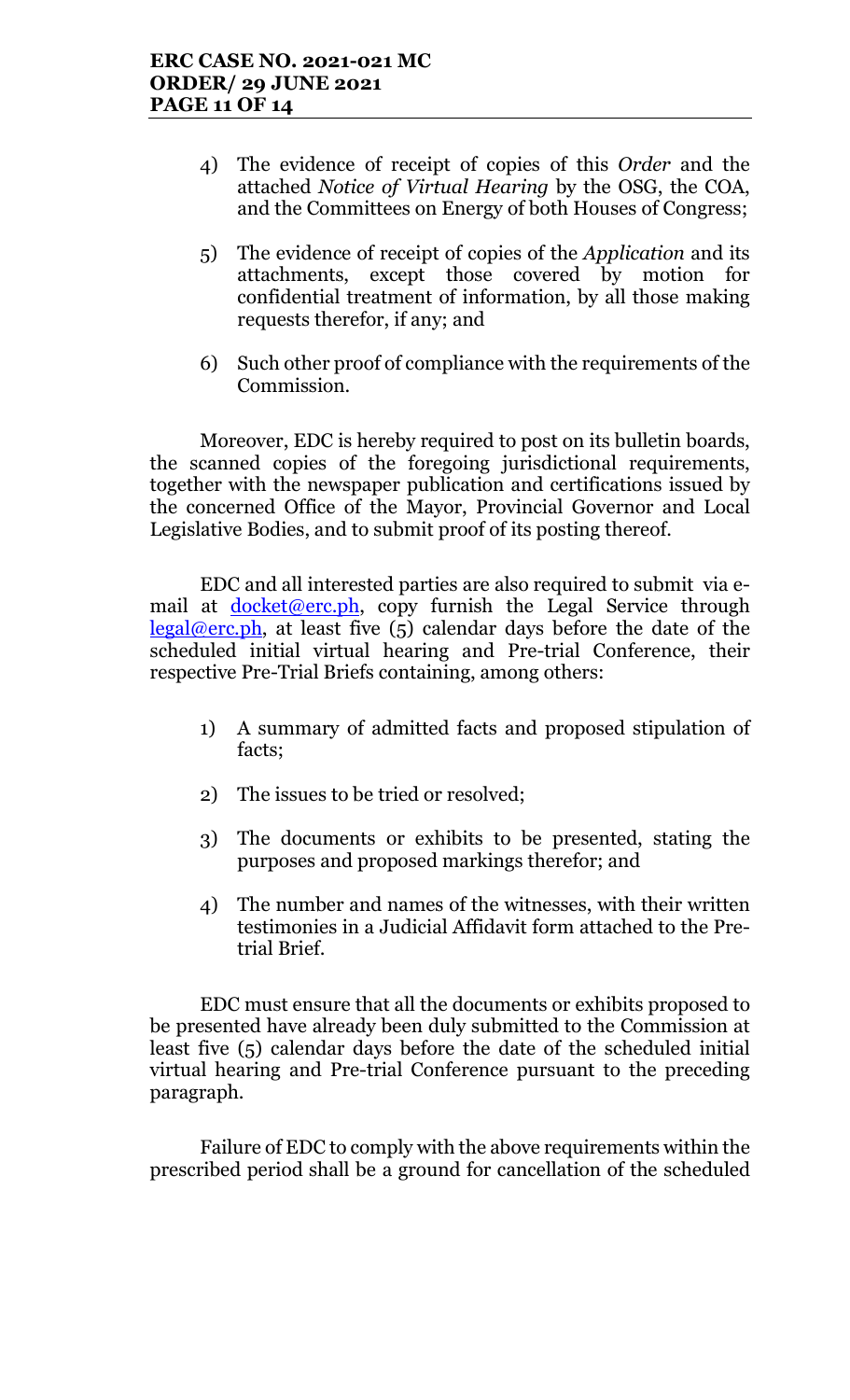### ERC CASE NO. 2021-021 MC ORDER/ 29 JUNE 2021 PAGE 12 OF 14

hearings, and the resetting of which shall be six (6) months from the said date of cancellation.

EDC must also be prepared to make an expository presentation of the instant Application, aided by whatever communication medium that it may deem appropriate for the purpose, in order to put in plain words and explain, for the benefit of the consumers and other concerned parties, the nature of the Application with relevant information and pertinent details substantiating the reasons and justifications being cited in support thereof.

EDC is hereby directed to file a copy of its Expository Presentation via e-mail at <u>docket@erc.ph</u>, copy furnish the Legal Service through  $\frac{\text{legal@erc.ph}}{\text{length}}$ , at least five (5) calendar days prior to the scheduled virtual hearing. EDC shall also be required, upon the request of any stakeholder, to provide an advance copy of its expository presentation, at least five (5) calendar days prior to the scheduled virtual hearing.

Any interested stakeholder may submit its comments and/or clarifications at least one (1) calendar day prior to the scheduled virtual hearing, via e-mail at  $\frac{\text{doc}}{\text{ket@erc.ph}}$ , copy furnish the Legal Service through  $\frac{\text{legal@erc.ph.}}{\text{The Commission shall give priority to the}}$ stakeholders who have duly submitted their respective comments and/or clarifications, to discuss the same and propound questions during the course of the expository presentation.

EDC is hereby directed to submit, either through personal service, registered or ordinary mail/private courier, its Jurisdictional Compliance, Expository Presentation, Pre-trial Brief, and Judicial Affidavit/s of witness/es, within five (5) working days from the date that the same were electronically submitted, as reflected in the acknowledgment receipt e-mail sent by the Commission. Similarly, all interested parties who filed their Petition for Intervention or Opposition are required to submit the hard/printed copy thereof within the same period through any of the available modes of service.

(This space is intentionally left blank.)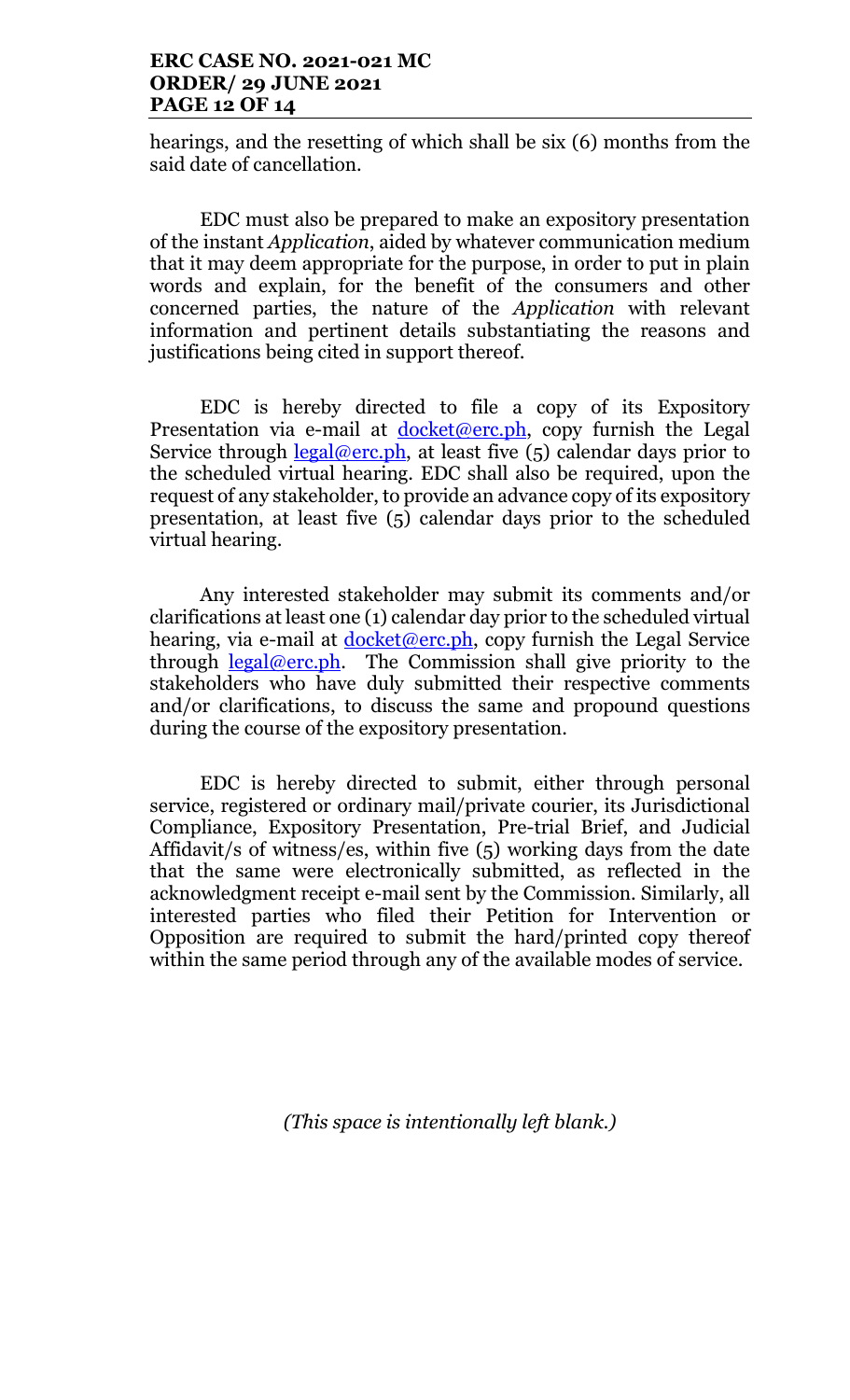Finally, Applicant, including its authorized representative/s and witness/es, is hereby directed to provide the Commission, thru legal.virtualhearings@erc.ph, with their respective e-mail addresses upon receipt of this Order. The Commission will send the access link/s to the aforementioned hearing platform within five (5) working days prior to the scheduled hearings.

# SO ORDERED.

Pasig City, 29 June 2021.

FOR AND BY AUTHORITY OF THE COMMISSION: AGNES VST DEVANADERA Chairperson and CEO

mfd as V LS: MFD/ARG/MCCG

**ERC THE REAL PROPERTY OF A SET OF A SET OF A SET OF A SET OF A SET OF A SET OF A SET OF A SET OF A SET OF A SET OF**